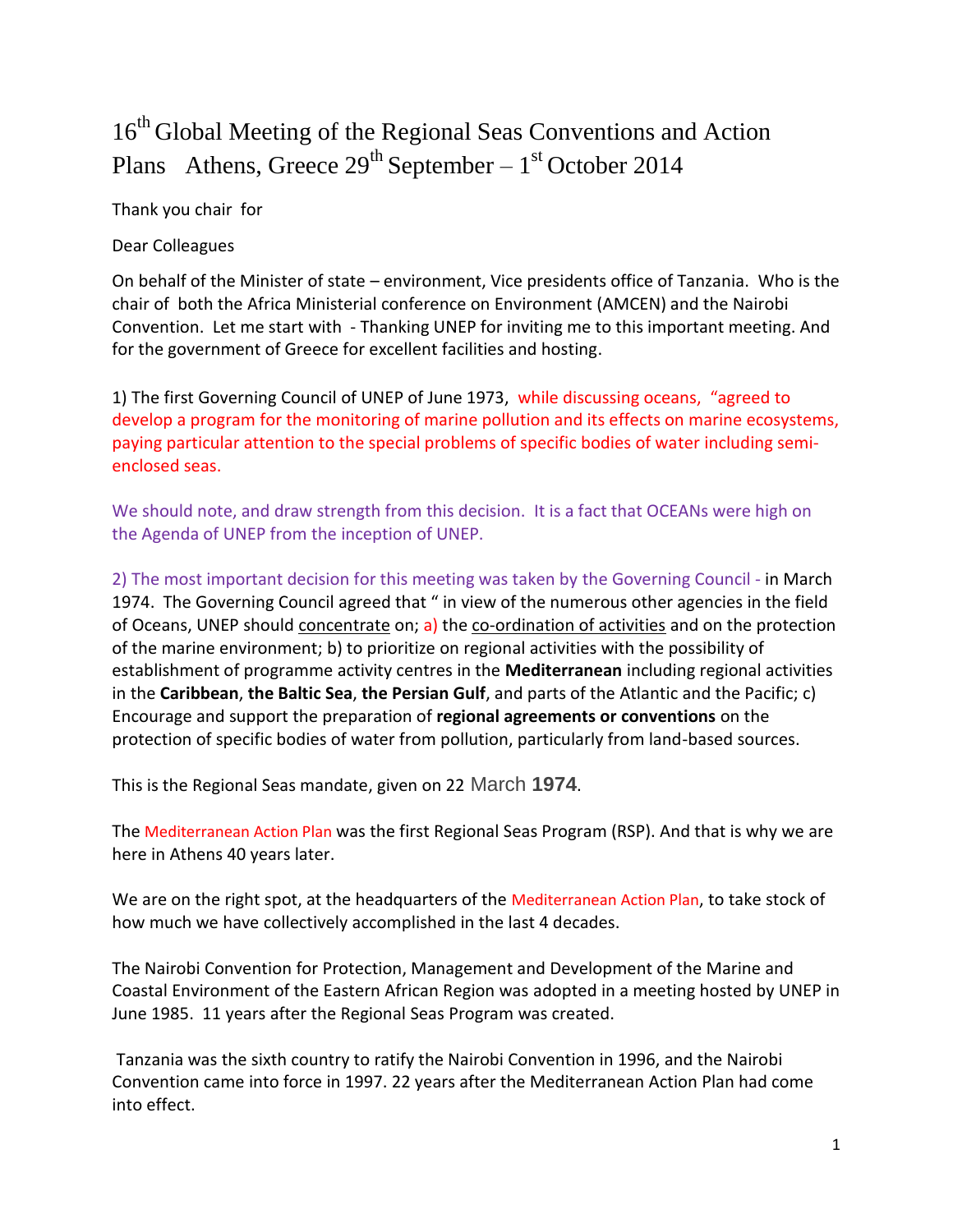The Nairobi Convention, Action Plan and the related Protocols, mirror those of the Barcelona Convention and the other Regional Seas Programs; I will therefore be general, hoping that our experience in the Nairobi Convention, including our expectations and challenges are in line with all other regional seas conventions and programs.

First, Ocean issues have support from the highest level of Governance in Africa. The AU in it 24 session in January 2014 adopted 2063 development agenda. The AU notes that, Africa's inland waters, oceans and seas are under serious threat arising from: dumping of toxic waste; illegal trafficking; oil spill; degradation of the marine environment; loss of biodiversity; illegal, unreported, unregulated and indiscriminate fishing; aggravated effects of climate change. And to tackle these problems, the AU Commission has developed the 2050 Maritime Strategy that is aimed at fostering more wealth creation from Africa's oceans, seas and inland water ways.

In the 2050 AIM Strategy, recognizes that coastal and marine areas are ever increasing in value to the welfare of countries, communities and regions. Marine and coastal areas provide natural, social and economic functions that contribute to increased quality of life. Further oceans are instrumental in determining climate that beneficially affects all life on Earth. Other natural functions include habitat for endangered species, species breeding and resting areas, water treatment, groundwater recharge, and flood attenuation. Other social and economic functions include tourism, commercial and recreational fishing, oil and gas development, and construction of ports, harbours and industries.

We are also aware that coastal and marine environments are also very susceptible to the negative effects of factors ranging from climate, to human activities in coastal areas or in marine areas. It is almost impossible to control climate, and very difficult to avoid human impact on coastal and marine environments as these environments play such an integral role in the quality of human life.

However, the current pattern of the use of coastal and marine spaces is not sustainable and there is an urgent need to make sustainability a fundamental norm in the use of these areas.

The main issue that should preoccupy our minds in this meeting, is whether our 40 year old institutional set-up, primarily developed for programs for monitoring of marine pollution and its effects on marine ecosystems, is capable of responding to all human impacts on coastal and marine environments including issues related to the impacts of climate change at the strategic regional governance level.

## Governance

In my mind, the regional seas should progressively evolve to a "marine governance system" for the sustainable use of the oceans and coastal environments. Governance is about decisionmaking using complete and useful information regarding; a) resources, b) the state of the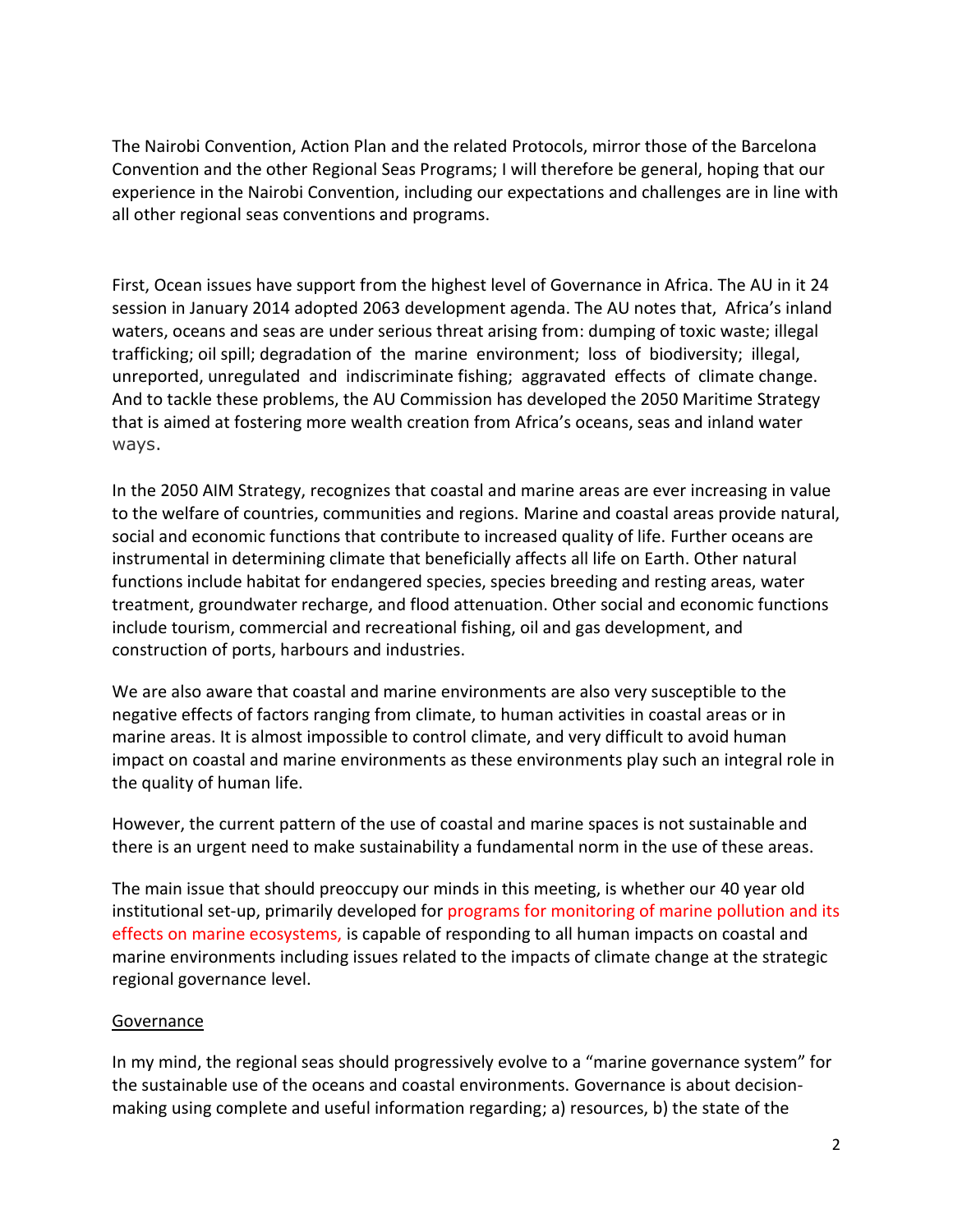environment, as well as; c) coastal communities relationships to those resources.

The need for information must have been part of the consideration when contracting parties asked for periodic assessment of the state of the environment in the convention areas ( Nairobi convention article 17).

We should therefore ask ourselves whether the Regional Seas Programs in their current form, are effective in supporting governance processes at the, regional or global levels? More importantly, how effective are we in providing credible, complete and useful information regarding the resources, or the state of the environment, as well as the socio-economic data that is required for effective governance of oceans and coasts.

## **Fisheries**

**Western Indian Ocean**, the 'fishing industry' provides protein, income, employment and security, creating a vast and complex human infrastructure. However, many countries in WIO are struggling to sustainably manage fish stocks and protect marine biological diversity. There is also a debate about the role of ecosystem-based management (EBM) and the tools available to implement EBM. At the same time, there is concern over some of the tools e.g. MPAs. Some of the MPAs are "theoretical or paper parks" which lack scientific basis, legal, administrative or enforcement processes to ensure that MPAs meet their objectives. The Aichi Target 6 for effective ecosystem-based fisheries management is a clear indication that a lot more still needs to be done.

The third question is: What is the contribution of the Regionals Seas Programme in supporting parties in the attainment of Aichi Targets? What is our relationship with the CBD and we can further ask, - what is the relationship between Regional Seas Programs with the other MEAs that our countries have ratified or signed? The point is – shouldn't Regional Seas Programmes be the de-facto platforms for implementing the relevant global MEAs at large ( CBD, CMS, CITES, POPS etc.?

## **Regional Seas Programmes Evolution**

The traditional approach to RSPs has been a one-way flow on the prevention of pollution, and creation of protected areas. However, there are new challenges that require the development of technologies that will transform our economies in Africa and how we deal with new opportunities and challenges, such as offshore oil and gas. Oil and gas is a large-scale activity where multinational players possess global reach beyond the capacity of some of the WIO governments. The challenge facing our countries on offshore oil and gas industry includes, ensuring sustainable practices, equity and ensuring public acceptance for offshore oil & gas exploration methods in WIO. .

In conclusion may urge the Regional Seas Programs to move into the future. To move from